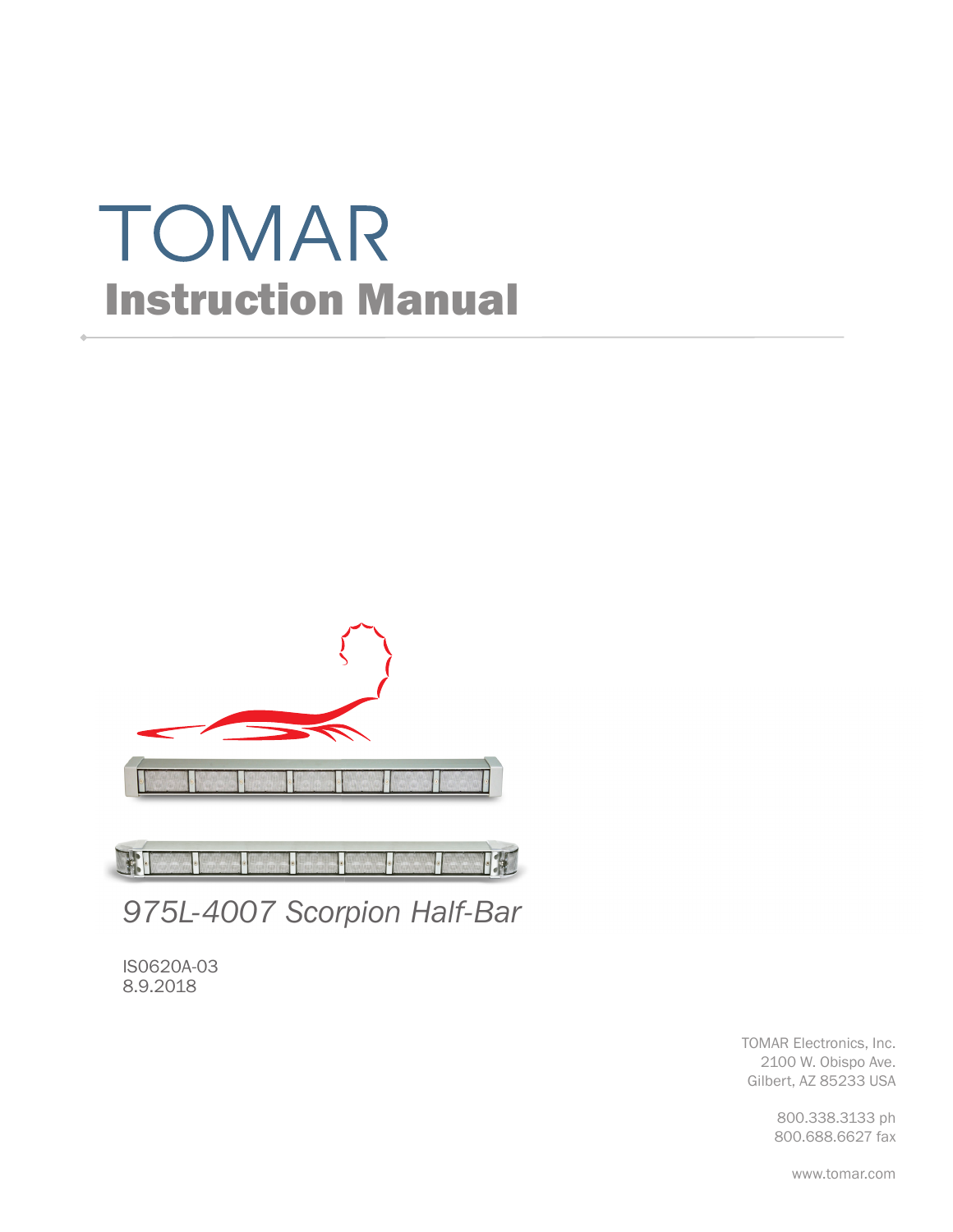

| 975L-4007 Wiring                   |                              |
|------------------------------------|------------------------------|
| <b>RED</b>                         | $+12Vdc$                     |
| <b>BLACK</b>                       | Ground                       |
| <b>ORANGE</b>                      | <b>Warning Mode 1</b>        |
| <b>BLUE</b>                        | <b>Warning Mode 2</b>        |
| <b>ORANGE &amp; BLUE</b>           | <b>Warning Mode 3</b>        |
| <b>RED/WHITE</b>                   | <b>Right Arrow Mode</b>      |
| <b>BROWN/WHITE</b>                 | Left Arrow Mode              |
| <b>RED/WHITE &amp; BROWN/WHITE</b> | <b>Center Out Arrow Mode</b> |
| <b>BROWN</b>                       | Scene Lights (if equipped)   |
| <b>GREEN</b>                       | <b>Intensity Control</b>     |
|                                    |                              |

# Programming Instructions

# Entering Warning Programming Mode:

Three unique warning patterns can be selected using the ORANGE and BLUE mode selection wires.

ORANGE WIRE = Warning Mode 1 BLUE WIRE = Warning Mode 2 ORANGE & BLUE WIRES = Warning Mode 3

To activate the Warning programming mode, connect the BLACK wire to Ground then simultaneously attach the GREEN wire, the RED wire and the mode selection wire(s) for the mode you want to program to +12Vdc.

## Changing Warning Patterns and Flash Rates:

To change the Warning pattern, enter the Warning programming mode as described above, including selecting a mode. Tap the RED/WHITE wire to +12Vdc to advance the flash pattern. See the list of available Warning flash patterns below.

A unique flash rate can be assigned to each Warning mode. To change the flash rate, enter the Warning programming mode as described above, including selecting a mode. Move the GREEN wire from +12Vdc to Ground. Tap the BROWN/WHITE wire to +12Vdc to advance the flash rate. See the list of available flash rates below.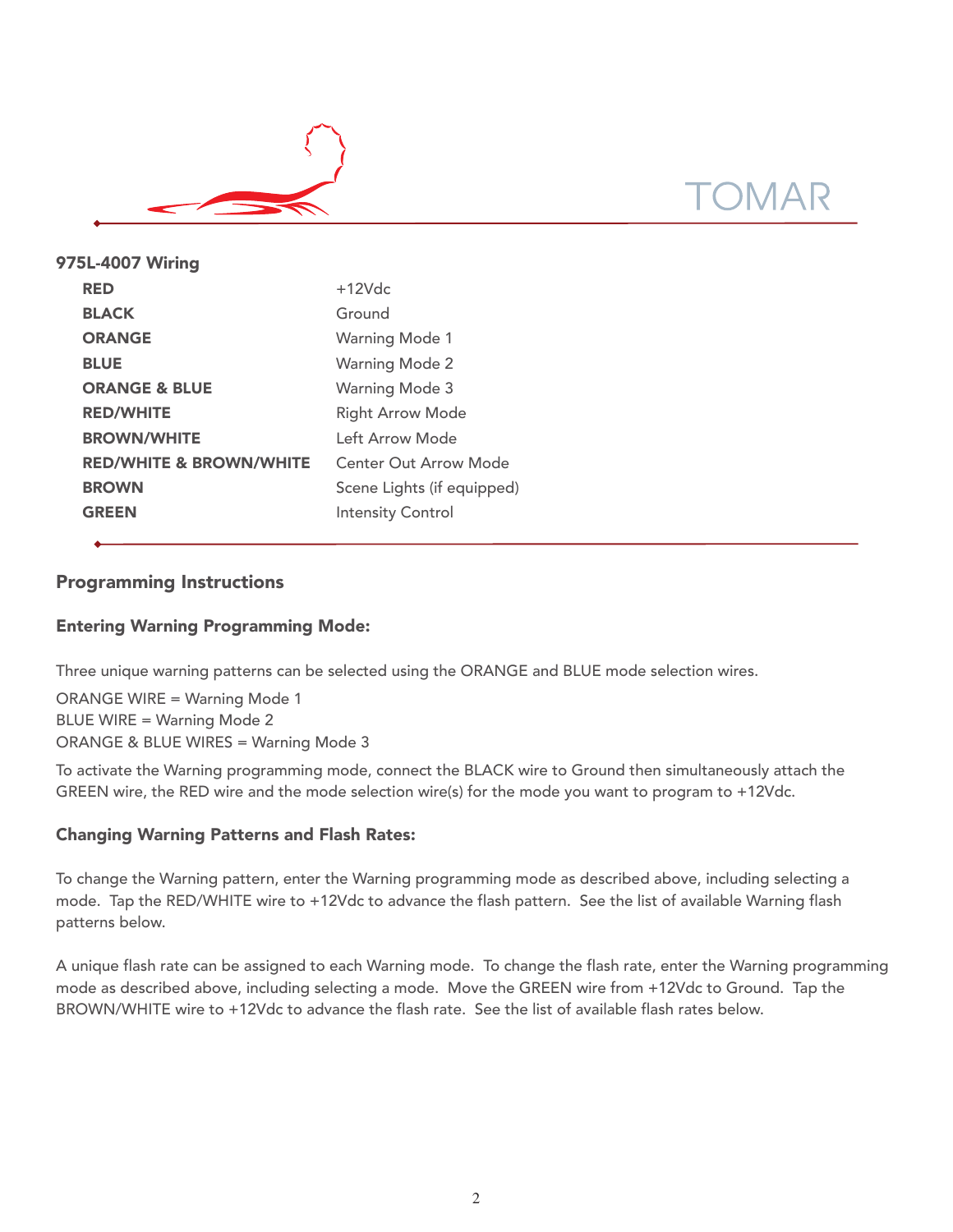# Entering Traffic Direction Programming Mode:

To activate the Traffic Direction programming mode connect the BLACK wire to Ground then simultaneously attach the GREEN wire, RED/WHITE wire and the RED wire to +12Vdc.

### Changing Traffic Direction Patterns and Flash Rates:

To change the Traffic Direction pattern, enter the Traffic Direction programming mode as described above. Tap the BROWN wire to +12Vdc to advance the flash pattern. See the list of available Traffic Direction patterns below.

A unique flash rate can be assigned to the Traffic Direction mode. To change the flash rate, enter the Traffic Direction programming mode as described above. Move the GREEN wire from +12Vdc to Ground. Tap the BROWN wire to +12Vdc to advance the flash rate. See the list of available flash rates below.

#### Flash Rates, Warning Modes:

| 1) SINGLE FLASH    | 312 FPM    |                                                                                |
|--------------------|------------|--------------------------------------------------------------------------------|
| 2) DOUBLE FLASH    | 117 FPM ** |                                                                                |
| 3) NEOBE FLASH     | 77 FPM **  |                                                                                |
| 4) SINGLE 75 FLASH | 75 FPM **  |                                                                                |
| 5) SCROLL FLASH A  |            | switches between the Single, Double and Neobe flash rates, every 4 seconds     |
| 6) SCROLL FLASH B  | $***$      | switches between the Single 75, Double and Neobe flash rates, every 4 seconds. |
|                    |            |                                                                                |

#### Flash Patterns, Warning Modes - Models 4007-01, 4007-C01, 4007-C01P

| $1)$ OFF                                      |       |                                                              |
|-----------------------------------------------|-------|--------------------------------------------------------------|
| 2) COMBINATION A (Patterns 6,5,7,5 repeat)    |       | ORANGE Wire (Warning Mode 1) DEFAULT, SCROLL FLASH A         |
| 3) COMBINATION B (Patterns 6,5,4,5 repeat) ** |       |                                                              |
| 4) INBOARD OUTBOARD                           | $***$ | BLUE Wire (Warning Mode 2) DEFAULT, SCROLL FLASH A           |
| 5) LEFT RIGHT                                 | $***$ | ORANGE & BLUE Wires (Warning Mode 3) DEFAULT, SCROLL FLASH A |
| 6) ALTERNATE                                  | $***$ |                                                              |
| 7) RANDOM                                     |       |                                                              |
| 8) SINGLE OUTBOARD                            | $***$ |                                                              |
| 9) DOUBLE OUTBOARD                            | $***$ |                                                              |
| 10) SINGLE INBOARD                            | $***$ |                                                              |
| 11) DOUBLE INBOARD                            | $***$ |                                                              |
| 12) TRIPLE INBOARD                            | $***$ |                                                              |
| 13) SWEEP                                     |       |                                                              |

\*\* = CA Title 13 compliant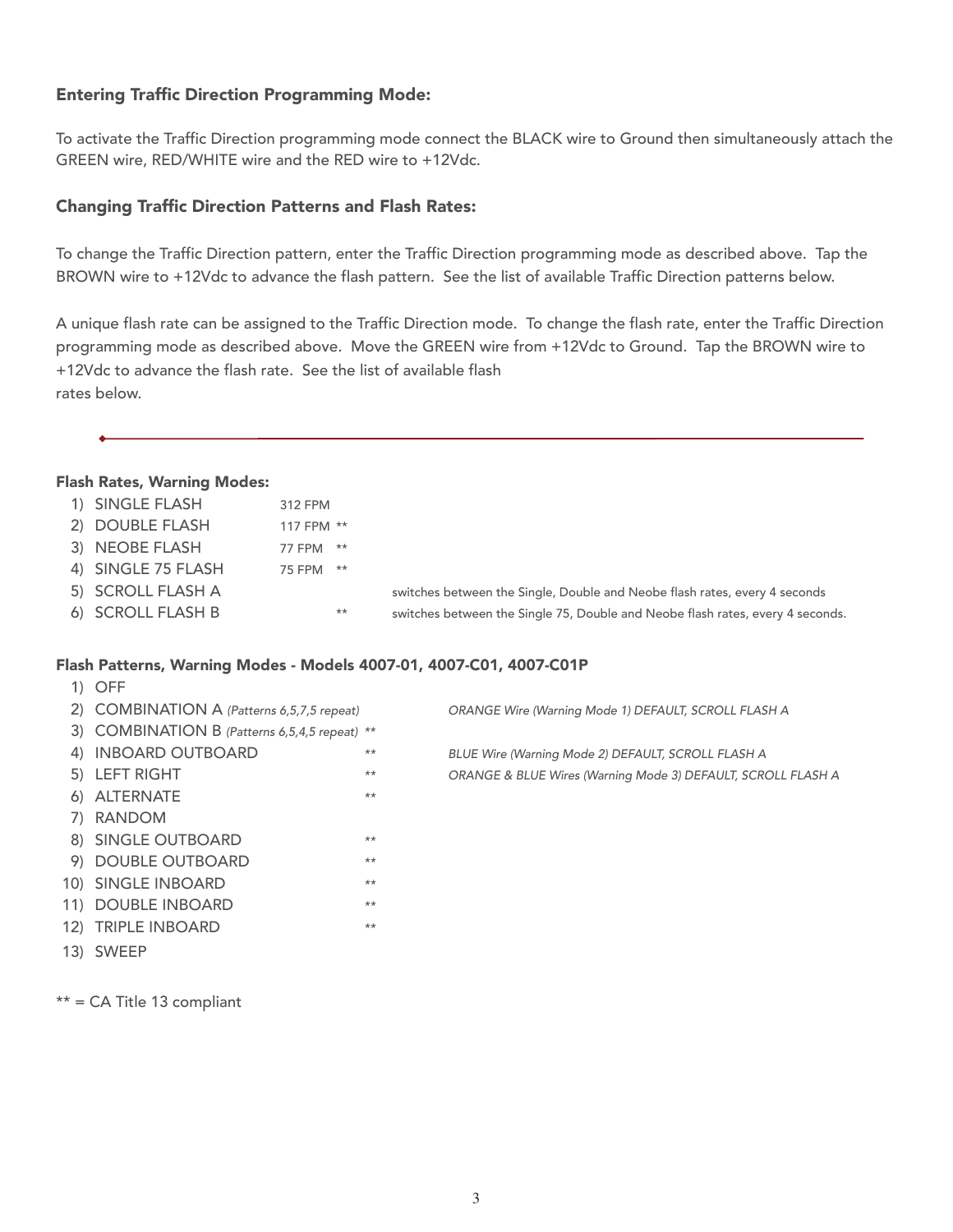#### Flash Patterns, Warning Modes - Models 4007-01P

- 1) OFF
- 
- 3) COMBINATION B (Patterns 6,5,4,5 repeat) \*\*
- 
- 
- 6) ALTERNATE \*\*
- 7) RANDOM
- 8) SINGLE OUTBOARD \*\*
- 9) DOUBLE OUTBOARD \*\*
- 10) SINGLE INBOARD \*\*
- 11) DOUBLE INBOARD \*\*
- 12) SWEEP

#### Flash Patterns, Warning Modes - Models 4007-02

1) OFF 2) COMBINATION A (Patterns 8,7,9,7 repeat) WITH SL's ORANGE Wire (Warning Mode 1) DEFAULT, SCROLL FLASH A 3) COMBINATION B (Patterns 17,16,18,16 repeat) WITHOUT SL's BLUE Wire (Warning Mode 2) DEFAULT, SCROLL FLASH A 4) COMBINATION C (Patterns 8,7,6,7 repeat) WITH SL's \*\* 5) COMBINATION D (Patterns 17,16,15,16 repeat) WITHOUT SL's \*\* 6) INBOARD OUTBOARD WITH SL's \*\* 7) LEFT RIGHT WITH SL's \*\* ORANGE & BLUE Wires (Warning Mode 3) DEFAULT, SCROLL FLASH A 8) ALTERNATE WITH SL's \*\* 9) RANDOM WITH SL's 10) SINGLE OUTBOARD WITHOUT SL's \*\* 11) DOUBLE OUTBOARD WITHOUT SL's \*\* 12) SINGLE INBOARD WITHOUT SL's \*\* 13) DOUBLE INBOARD WITHOUT SL's \*\* 14) SWEEP WITH SL's 15) INBOARD OUTBOARD WITHOUT SL's \*\* 16) LEFT RIGHT WITHOUT SL's \*\* 17) ALTERNATE WITHOUT SL's \*\* 18) RANDOM WITHOUT SL's

19) SWEEP WITHOUT SL's

\*\* = CA Title 13 compliant

2) COMBINATION A (Patterns 6,5,7,5 repeat) ORANGE Wire (Warning Mode 1) DEFAULT, SCROLL FLASH A

4) INBOARD OUTBOARD \*\* BLUE Wire (Warning Mode 2) DEFAULT, SCROLL FLASH A 5) LEFT RIGHT \*\* ORANGE & BLUE Wires (Warning Mode 3) DEFAULT, SCROLL FLASH ~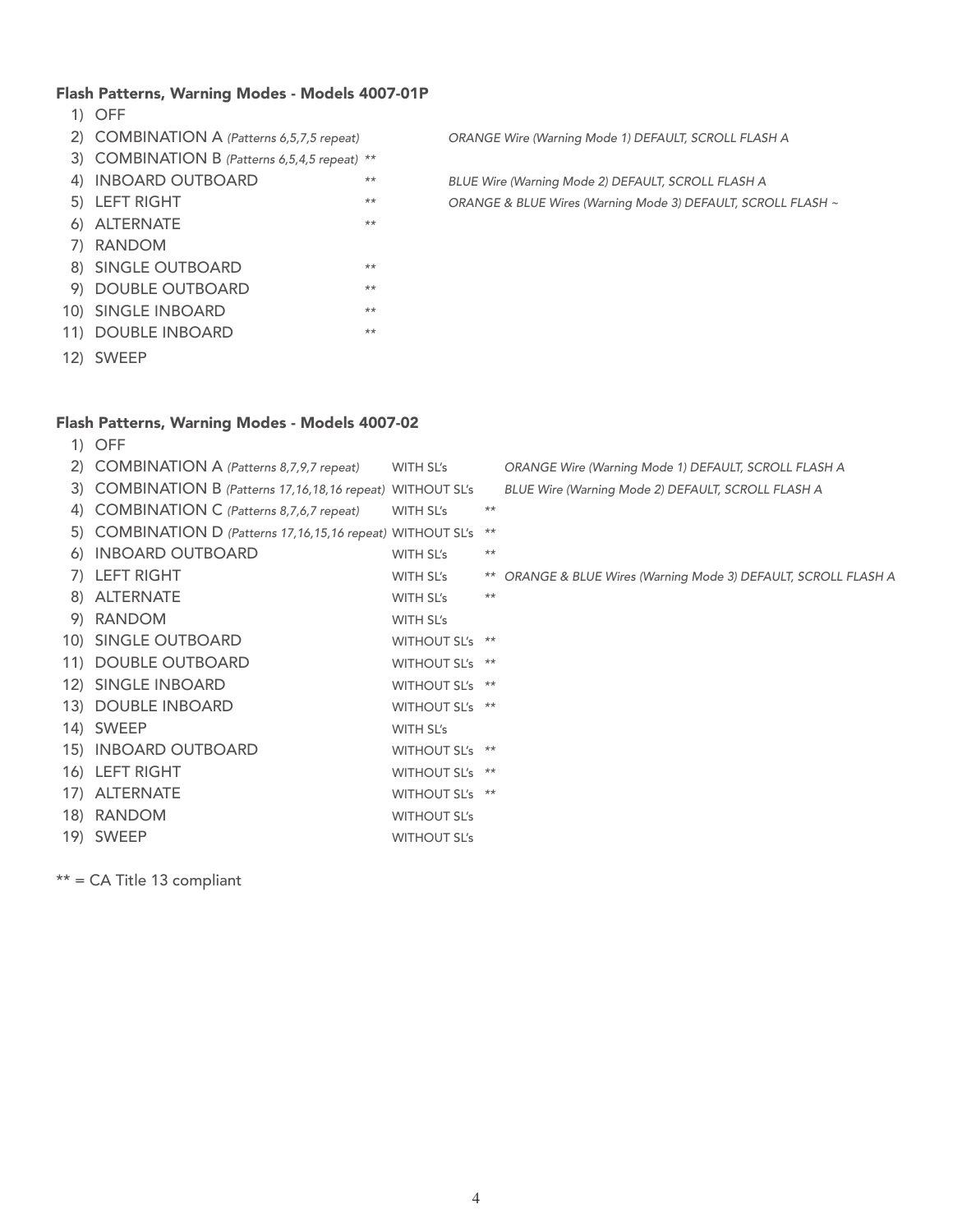#### Flash Patterns, Warning Modes - Models 4007-C02

| 1) | <b>OFF</b>                                                     |                     |       |                                                                 |
|----|----------------------------------------------------------------|---------------------|-------|-----------------------------------------------------------------|
|    | 2) COMBINATION A (Patterns 8,7,9,7 repeat)                     | WITH SL's           |       | ORANGE Wire (Warning Mode 1) DEFAULT, SCROLL FLASH A            |
|    | 3) COMBINATION B (Patterns 18, 17, 19, 17 repeat) WITHOUT SL's |                     |       | BLUE Wire (Warning Mode 2) DEFAULT, SCROLL FLASH A              |
|    | 4) COMBINATION C (Patterns 8,7,6,7 repeat)                     | <b>WITH SL's</b>    | $***$ |                                                                 |
|    | 5) COMBINATION D (Patterns 18, 17, 16, 17 repeat) WITHOUT SL's |                     | $***$ |                                                                 |
|    | 6) INBOARD OUTBOARD                                            | WITH SL's           | $***$ |                                                                 |
|    | 7) LEFT RIGHT                                                  | WITH SL's           |       | ** ORANGE & BLUE Wires (Warning Mode 3) DEFAULT, SCROLL FLASH A |
|    | 8) ALTERNATE                                                   | WITH SL's           | $***$ |                                                                 |
|    | 9) RANDOM                                                      | WITH SL's           |       |                                                                 |
|    | 10) SINGLE OUTBOARD                                            | WITHOUT SL's **     |       |                                                                 |
|    | 11) DOUBLE OUTBOARD                                            | WITHOUT SL's **     |       |                                                                 |
|    | 12) SINGLE INBOARD                                             | WITHOUT SL's **     |       |                                                                 |
|    | 13) DOUBLE INBOARD                                             | WITHOUT SL's **     |       |                                                                 |
|    | 14) TRIPLE INBOARD                                             | WITHOUT SL's **     |       |                                                                 |
|    | 15) SWEEP                                                      | WITH SL's           |       |                                                                 |
|    | 16) INBOARD OUTBOARD                                           | WITHOUT SL's **     |       |                                                                 |
|    | 17) LEFT RIGHT                                                 | WITHOUT SL's **     |       |                                                                 |
|    | 18) ALTERNATE                                                  | WITHOUT SL's **     |       |                                                                 |
|    | 19) RANDOM                                                     | <b>WITHOUT SL's</b> |       |                                                                 |
|    | 20) SWEEP                                                      | <b>WITHOUT SL's</b> |       |                                                                 |
|    |                                                                |                     |       |                                                                 |

\*\* = CA Title 13 compliant